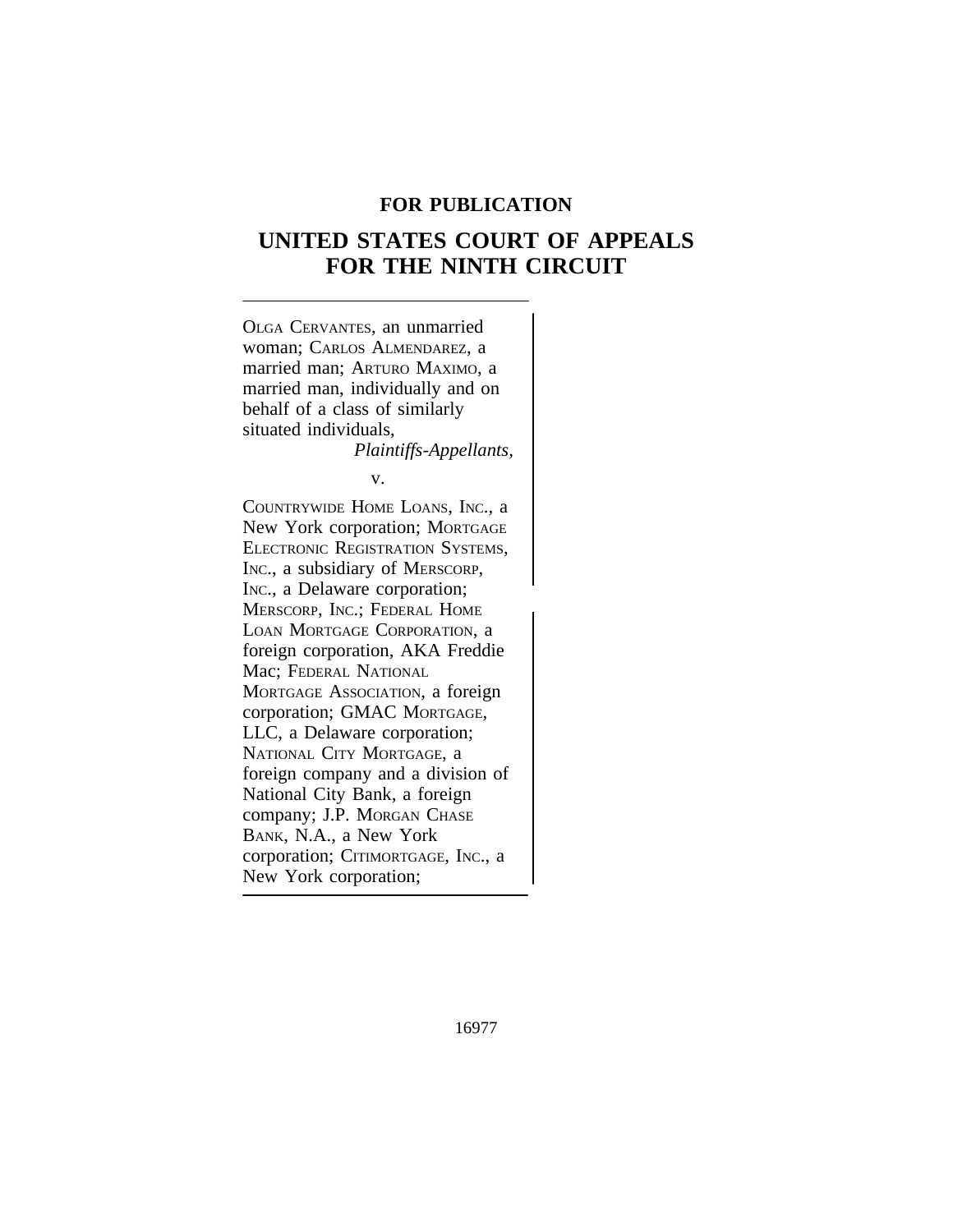HSBC MORTGAGE CORPORATION, U.S.A., a Delaware corporation; AIG UNITED GUARANTY CORPORATION, a foreign corporation; WELLS FARGO BANK, N.A., a California corporation, DBA Wells Fargo Home Equity; BANK OF AMERICA, N.A., a foreign corporation; GE MONEY BANK, a foreign company; PNC FINANCIAL SERVICES GROUP, INC., a Pennsylvania corporation;<br>
No. 09-17364<br>
National City Corporation, a NATIONAL CITY CORPORATION, a<br>
subsidiary of PNC Financial Services Group; NATIONAL CITY<br>
BANK a subsidiary of National OPINION BANK, a subsidiary of National City Corporation; MERRILL LYNCH & COMPANY, INC., a subsidiary of Bank of America Corporation; FIRST FRANKLIN FINANCIAL CORPORATION, a subsidiary of Merrill Lynch & Company, Inc.; LASALLE BANK, N.A., a subsidiary of Bank of America; TIFFANY & BOSCO P.A., an Arizona professional association, *Defendants-Appellees.*

Appeal from the United States District Court for the District of Arizona James A. Teilborg, District Judge, Presiding

Argued and Submitted February 16, 2011—San Francisco, California

Filed September 7, 2011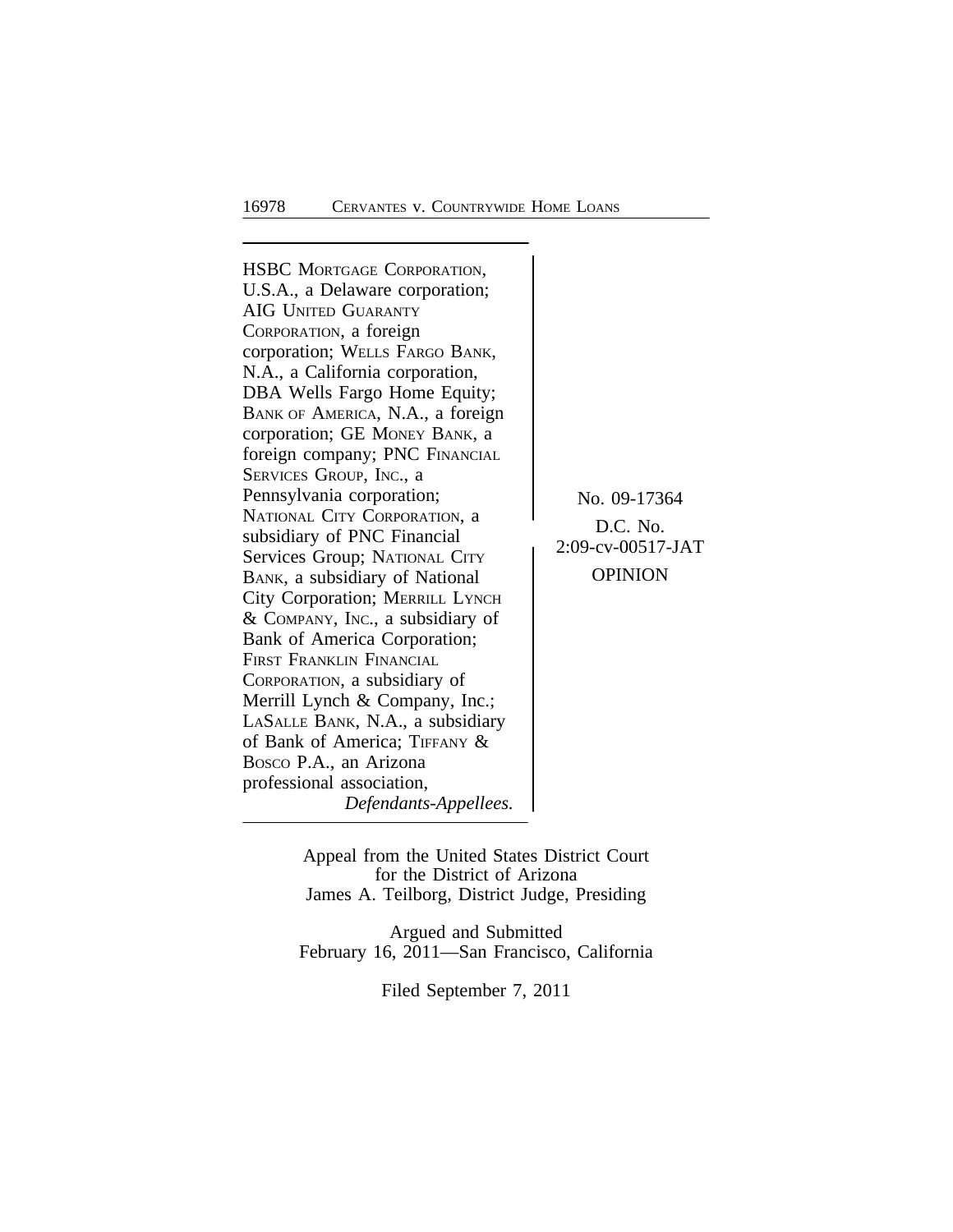Before: Richard C. Tallman, Johnnie B. Rawlinson,\* and Consuelo M. Callahan, Circuit Judges.

Opinion by Judge Callahan

<sup>\*</sup>Due to the death of the Honorable David R. Thompson, the Honorable Johnnie B. Rawlinson, United States Circuit Judge for the Ninth Circuit, has been drawn to replace him on this panel. Judge Rawlinson has read the briefs, reviewed the record, and listened to the audio recording of oral argument held on February 16, 2011.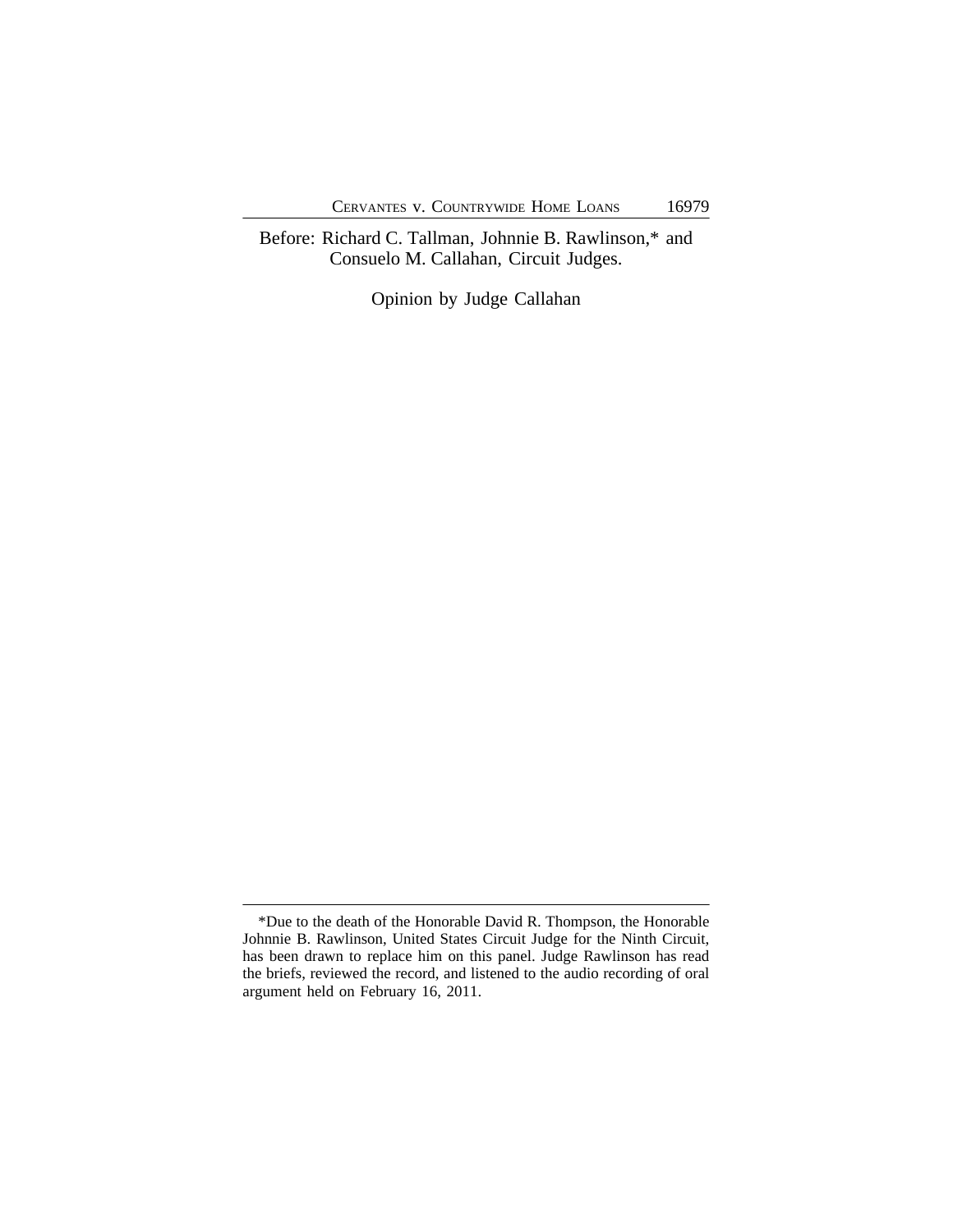# **COUNSEL**

William A. Nebeker and Valerie R. Edwards, Koeller Nebeker Carlson & Haluck, LLP, Phoenix, Arizona, and Robert Hager and Treva Hearne, Hager & Hearne, Reno, Nevada, for the appellants.

Timothy J. Thomason, Mariscal Weeks McIntyre & Friedlander, P.A., Phoenix, Arizona, Thomas M. Hefferon, Goodwin Procter, LLP, Washington, DC, Howard N. Cayne, Arnold & Porter, LLP, Washington, DC, Stephen E. Hart, Federal Housing Finance Agency, Washington, DC, Mark S. Landman, Landman Corsini Ballaine & Ford P.C., New York, New York, and Robert M. Brochin, Morgan, Lewis & Bockius, LLP, Miami, Florida, for the appellees.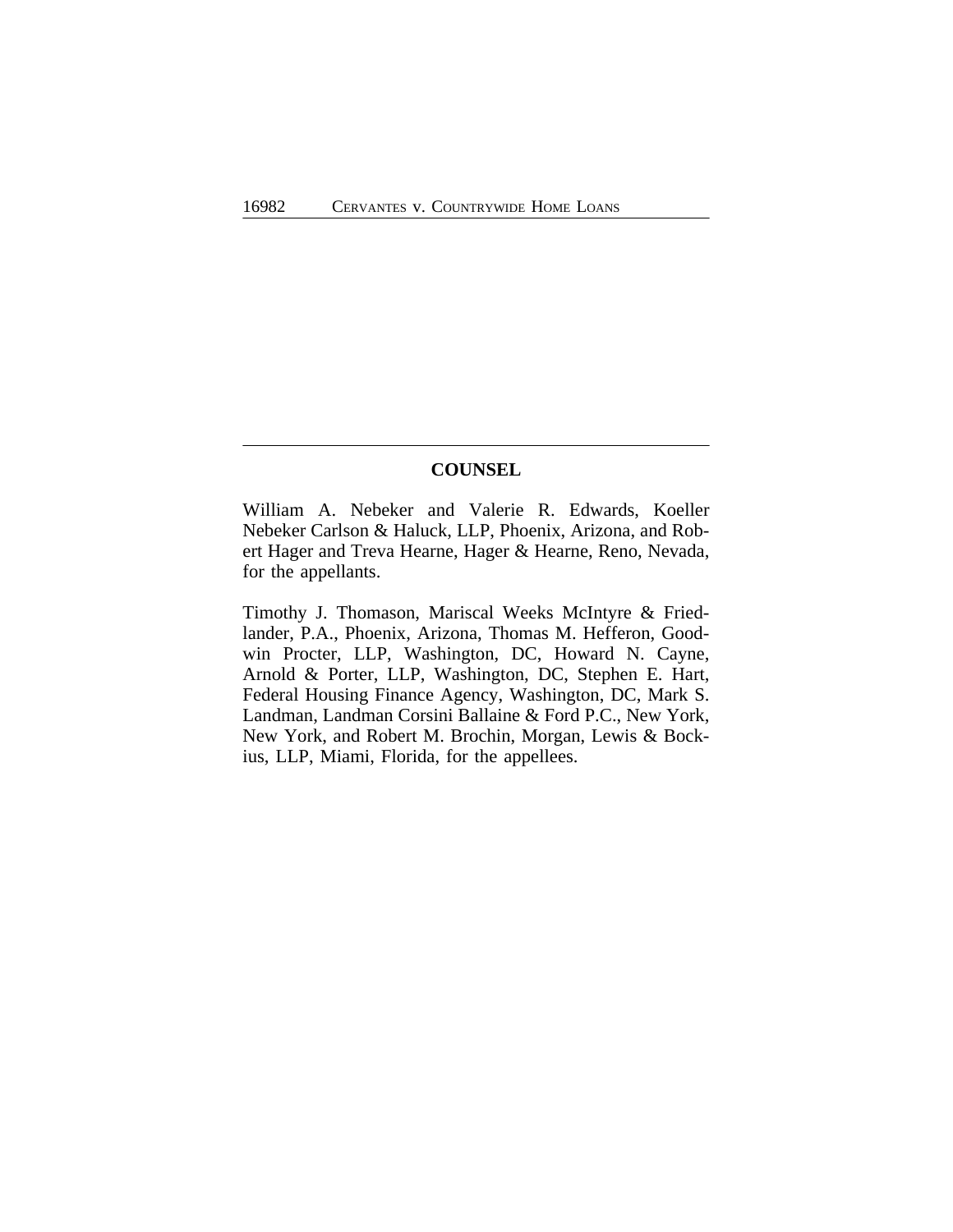#### **OPINION**

#### CALLAHAN, Circuit Judge:

This is a putative class action challenging origination and foreclosure procedures for home loans maintained within the Mortgage Electronic Registration System (MERS). The plaintiffs appeal from the dismissal of their First Amended Complaint for failure to state a claim. In their complaint, the plaintiffs allege conspiracies by their lenders and others to use MERS to commit fraud. They also allege that their lenders violated the Truth in Lending Act (TILA), 15 U.S.C. § 1601 et seq., and the Arizona Consumer Fraud Act, Ariz. Rev. Stat. § 44-1522, and committed the tort of intentional infliction of emotional distress by targeting the plaintiffs for loans they could not repay. The plaintiffs were denied leave to file their proposed Second Amended Complaint, and to add a new claim for wrongful foreclosure based upon the operation of the MERS system.

On appeal, the plaintiffs stand by the sufficiency of some of their claims, but primarily contend that they could cure any pleading deficiencies with a newly amended complaint, which would include a claim for wrongful foreclosure. We are unpersuaded that the plaintiffs' allegations are sufficient to support their claims. Although the plaintiffs allege that aspects of the MERS system are fraudulent, they cannot establish that they were misinformed about the MERS system, relied on any misinformation in entering into their home loans, or were injured as a result of the misinformation. If anything, the allegations suggest that the plaintiffs were informed of the exact aspects of the MERS system that they now complain about when they agreed to enter into their home loans. Further, although the plaintiffs contend that they can state a claim for wrongful foreclosure, Arizona state law does not currently recognize this cause of action, and their claim is, in any case, without a basis. The plaintiffs' claim depends upon the conclusion that any home loan within the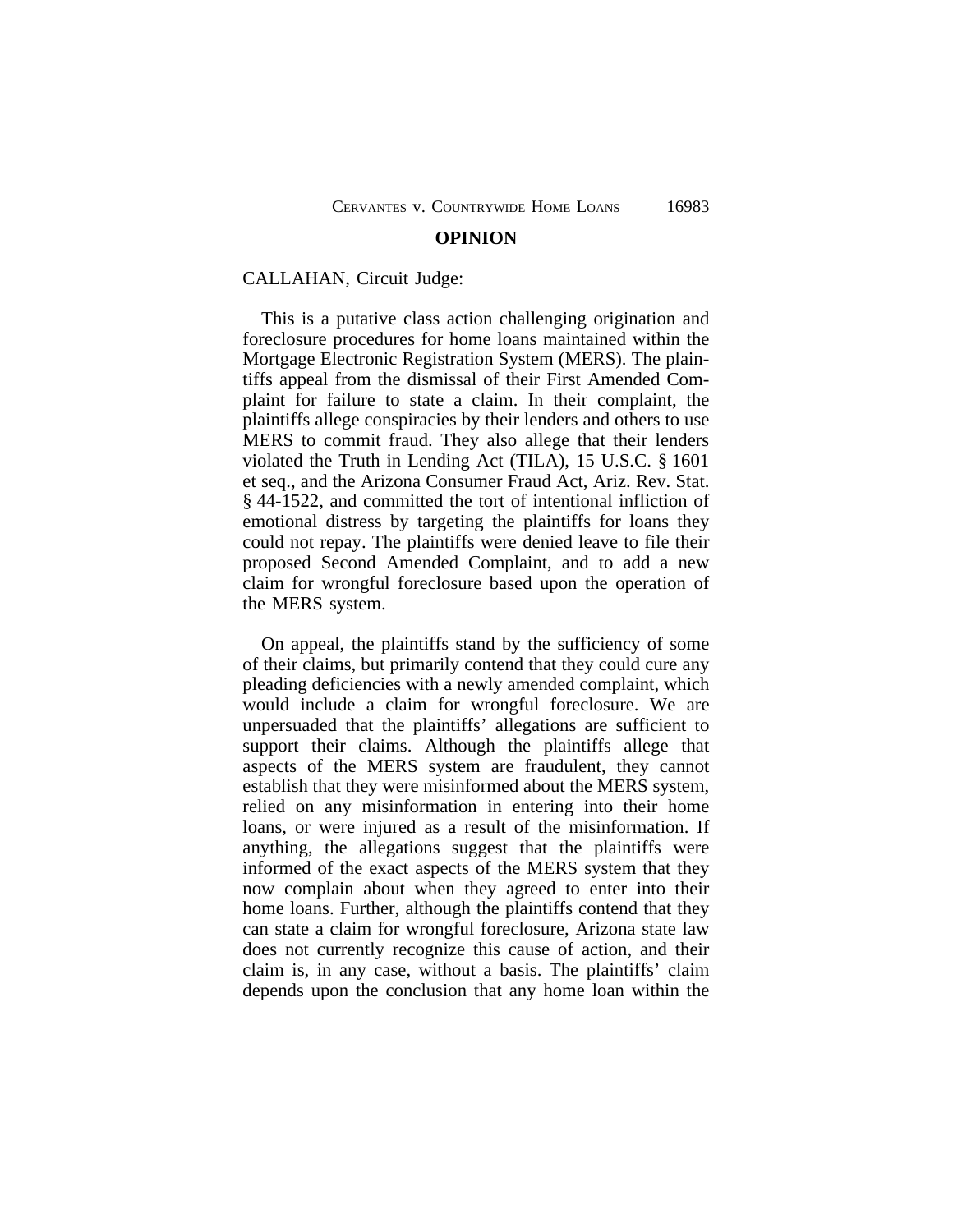MERS system is unenforceable through a foreclosure sale, but that conclusion is unsupported by the facts and law on which they rely. Because the plaintiffs fail to establish a plausible basis for relief on these and their other claims raised on appeal, we affirm the district court's dismissal of the complaint without leave to amend.

**I.**

The focus of this lawsuit—and many others around the country—is the MERS system.

### **1. How MERS works**

MERS is a private electronic database, operated by MERS-CORP, Inc., that tracks the transfer of the "beneficial interest" in home loans, as well as any changes in loan servicers. After a borrower takes out a home loan, the original lender may sell all or a portion of its beneficial interest in the loan and change loan servicers. The owner of the beneficial interest is entitled to repayment of the loan. For simplicity, we will refer to the owner of the beneficial interest as the "lender." The servicer of the loan collects payments from the borrower, sends payments to the lender, and handles administrative aspects of the loan. Many of the companies that participate in the mortgage industry—by originating loans, buying or investing in the beneficial interest in loans, or servicing loans—are members of MERS and pay a fee to use the tracking system. *See Jackson v. Mortg. Elec. Registration Sys., Inc.*, 770 N.W.2d 487, 490 (Minn. 2009).

When a borrower takes out a home loan, the borrower executes two documents in favor of the lender: (1) a promissory note to repay the loan, and (2) a deed of trust, or mortgage, that transfers legal title in the property as collateral to secure the loan in the event of default. State laws require the lender to record the deed in the county in which the property is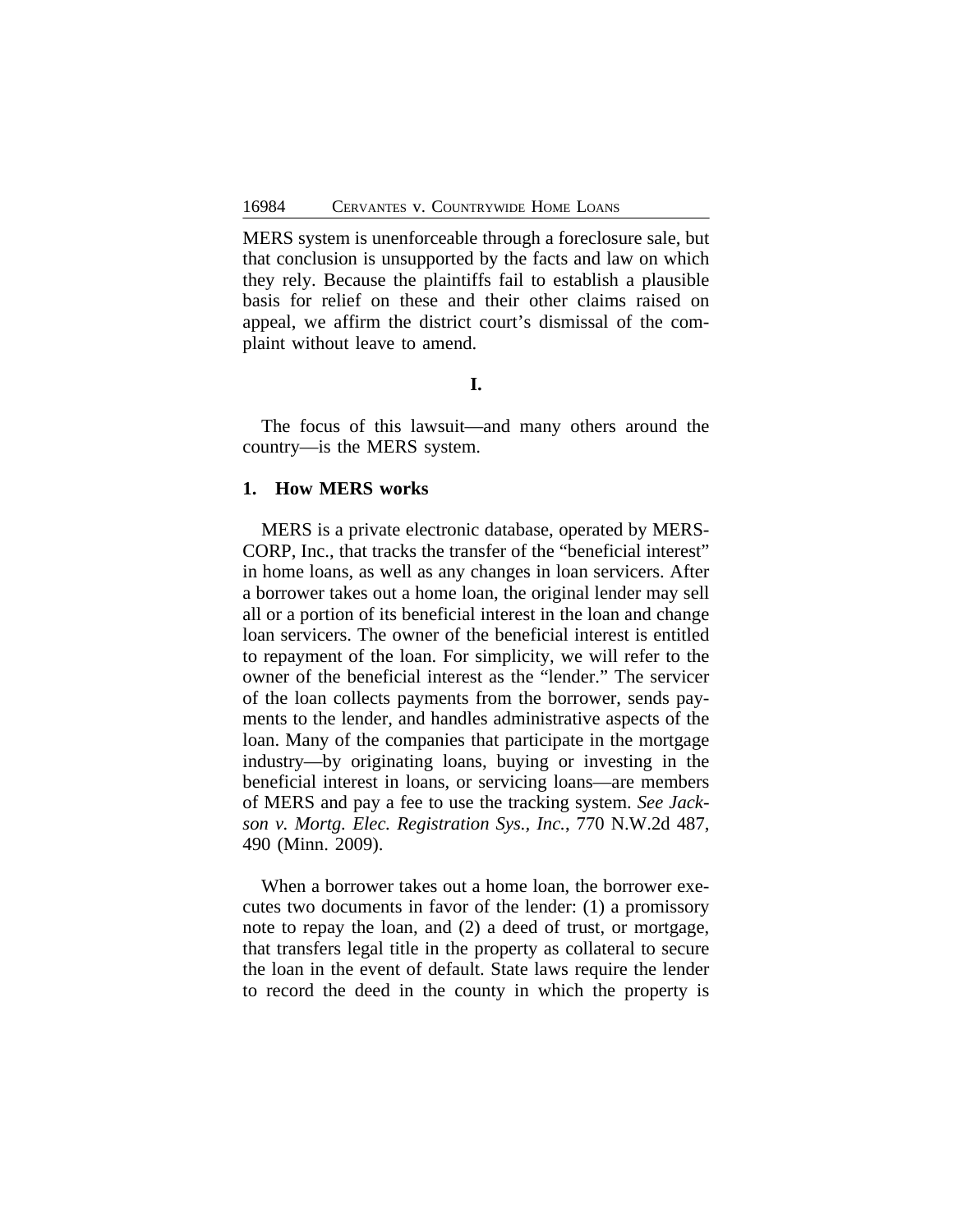located. Any subsequent sale or assignment of the deed must be recorded in the county records, as well.

This recording process became cumbersome to the mortgage industry, particularly as the trading of loans increased. *See* Robert E. Dordan, *Mortgage Electronic Registration Systems (MERS), Its Recent Legal Battles, and the Chance for a Peaceful Existence*, 12 Loy. J. Pub. Int. L. 177, 178 (2010). It has become common for original lenders to bundle the beneficial interest in individual loans and sell them to investors as mortgage-backed securities, which may themselves be traded. *See id*. at 180; *Jackson*, 770 N.W.2d at 490. MERS was designed to avoid the need to record multiple transfers of the deed by serving as the nominal record holder of the deed on behalf of the original lender and any subsequent lender. *Jackson*, 770 N.W.2d at 490.

At the origination of the loan, MERS is designated in the deed of trust as a nominee for the lender and the lender's "successors and assigns," and as the deed's "beneficiary" which holds legal title to the security interest conveyed. If the lender sells or assigns the beneficial interest in the loan to another MERS member, the change is recorded only in the MERS database, not in county records, because MERS continues to hold the deed on the new lender's behalf. If the beneficial interest in the loan is sold to a non-MERS member, the transfer of the deed from MERS to the new lender is recorded in county records and the loan is no longer tracked in the MERS system.

In the event of a default on the loan, the lender may initiate foreclosure in its own name, or may appoint a trustee to initiate foreclosure on the lender's behalf. However, to have the legal power to foreclose, the trustee must have authority to act as the holder, or agent of the holder, of both the deed and the note together. *See Landmark Nat'l Bank v. Kesler*, 216 P.3d 158, 167 (Kan. 2009). The deed and note must be held together because the holder of the note is only entitled to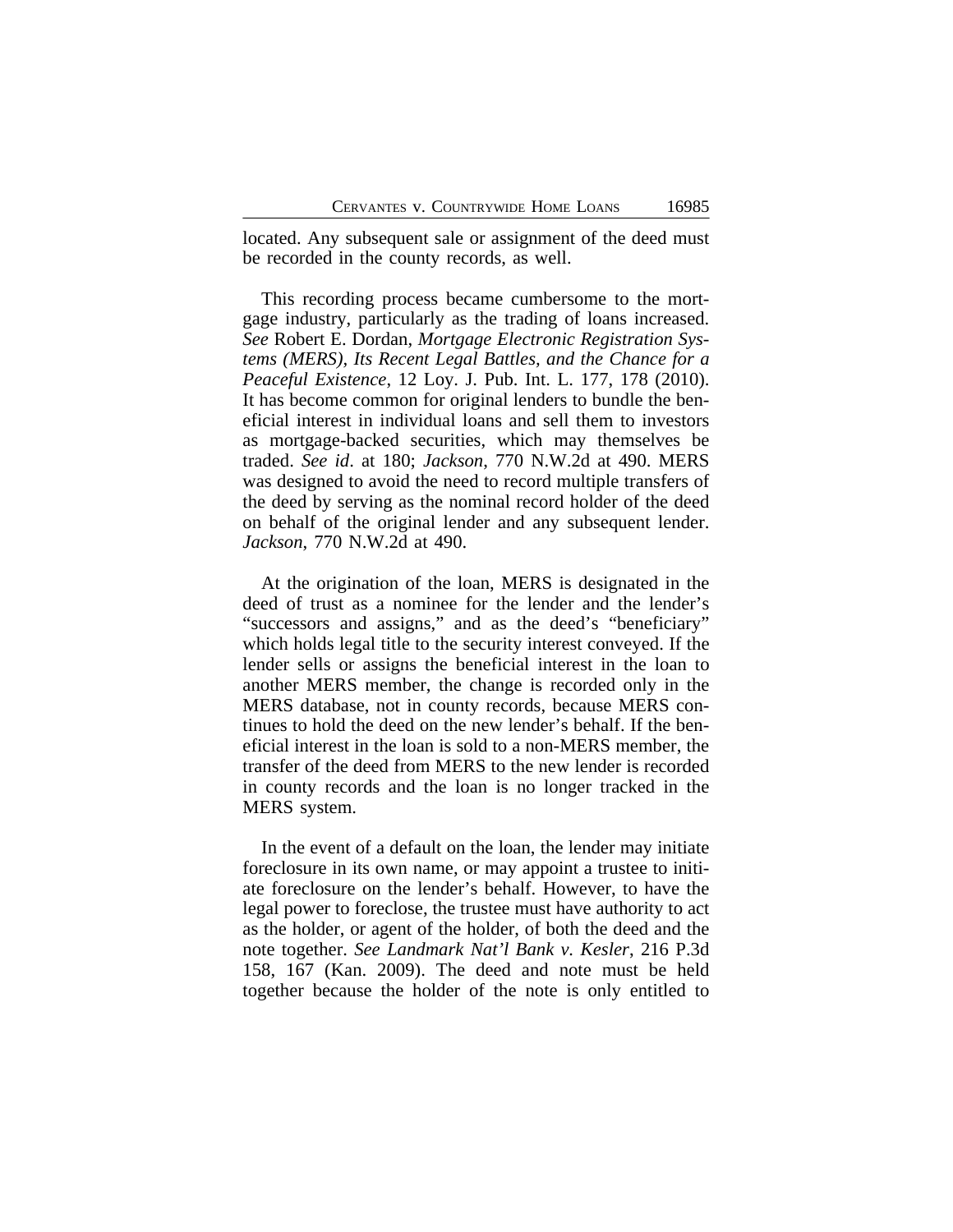repayment, and does not have the right under the deed to use the property as a means of satisfying repayment. *Id.* Conversely, the holder of the deed alone does not have a right to repayment and, thus, does not have an interest in foreclosing on the property to satisfy repayment. *Id.* One of the main premises of the plaintiffs' lawsuit here is that the MERS system impermissibly "splits" the note and deed by facilitating the transfer of the beneficial interest in the loan among lenders while maintaining MERS as the nominal holder of the deed.

The plaintiffs' lawsuit is also premised on the fact that MERS does not have a financial interest in the loans, which, according to the plaintiffs, renders MERS's status as a beneficiary a sham. MERS is not involved in originating the loan, does not have any right to payments on the loan, and does not service the loan. MERS relies on its members to have someone on their own staff become a MERS officer with the authority to sign documents on behalf of MERS. *See* Dordan, 12 Loy. J. Pub. Int. L. at 182; *Jackson*, 770 N.W.2d at 491. As a result, most of the actions taken in MERS's own name are carried out by staff at the companies that sell and buy the beneficial interest in the loans. *Id.*

### **2. The named plaintiffs**

The three named plaintiffs in this case, Olga Cervantes, Carlos Almendarez, and Arturo Maximo, obtained home loans or refinanced existing loans in 2006. All three signed promissory notes with their lenders—Cervantes with Countrywide Home Loans, and Almendarez and Maximo with First Franklin. Each executed a deed of trust in favor of his or her lender, naming MERS as the "beneficiary" and as the "nominee" for the lender and lender's "successors and assigns."

All three plaintiffs are Hispanic, and Almendarez and Maximo do not speak or read English. Almendarez and Maximo negotiated the mortgage loans with their lenders in Spanish,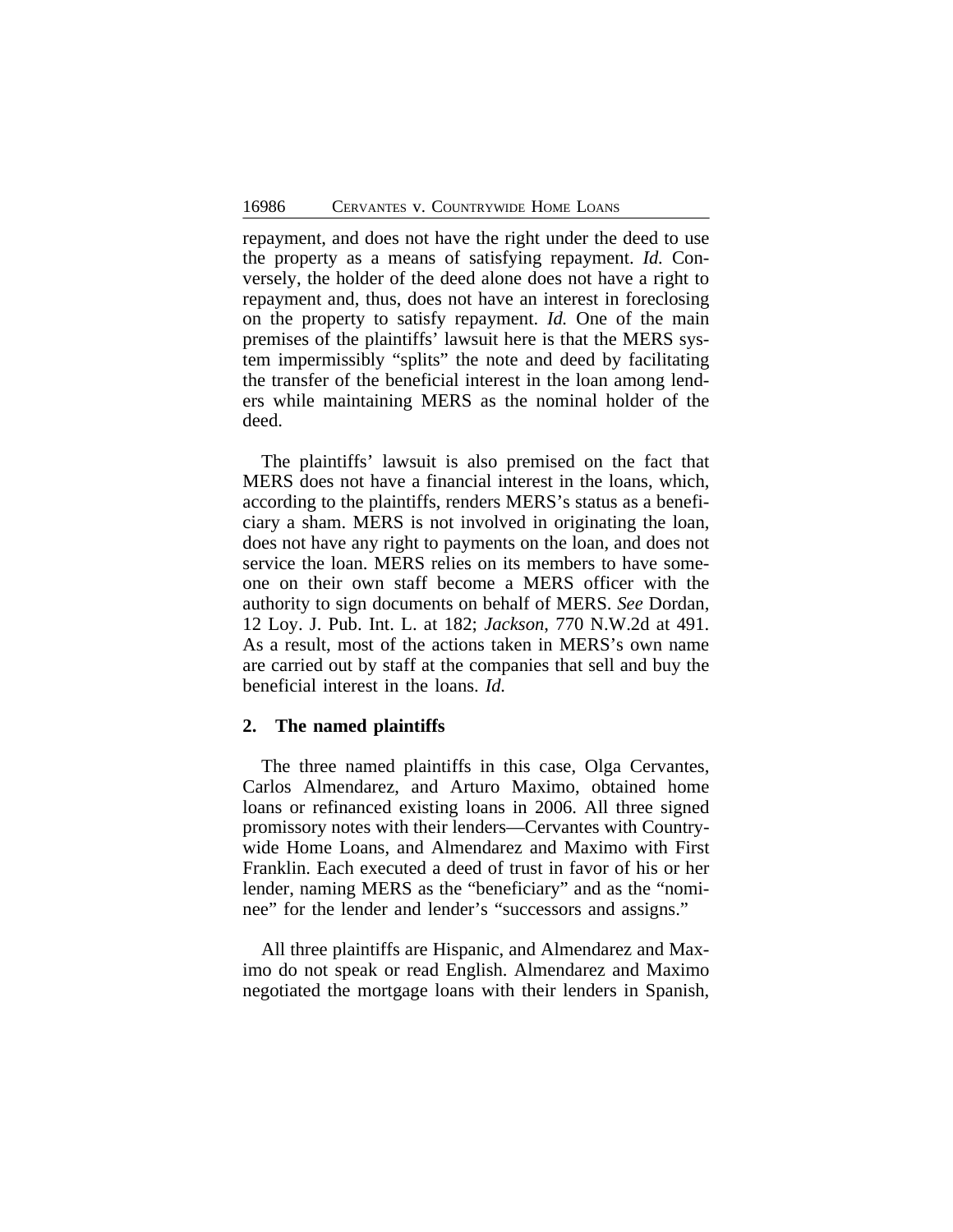but were provided with, and signed, copies of their loan documents written in English.

The plaintiffs subsequently defaulted on their loans. Following Cervantes's default, trustee Recontrust Company initiated non-judicial foreclosure proceedings by recording a notice of a trustee's sale in the county records. The parties have not addressed the status of the noticed sale. Following defaults by Almendarez and Maximo, their lender, First Franklin, appointed LaSalle Bank as its trustee to initiate nonjudicial foreclosure proceedings. MERS recorded documents with the county assigning its beneficial interest in the deeds of trust to La Salle Bank. Later, Michael Bosco of Tiffany & Bosco was substituted in as First Franklin's trustee. Michael Bosco sold Almendarez's house at public auction in February 2009. The sale of Maximo's property was cancelled in April 2009.

#### **3. Procedural history**

Cervantes filed suit in March 2009. Almendarez and Maximo joined the lawsuit, and the plaintiffs filed their First Amended Complaint a few days later. The First Amended Complaint names several defendants, including the plaintiffs' lenders, the trustees for the lenders, MERS, and MERS members who are named only as co-conspirators based on their role in using the MERS system. The defendants filed several motions to dismiss, prompting the plaintiffs to file a motion for leave to amend, along with a proposed Second Amended Complaint. The district court held a hearing on the various motions, at which the plaintiffs orally proposed to amend their complaint with a wrongful foreclosure claim. The district court granted the motions to dismiss the First Amended Complaint, and denied the motion for leave to amend on the ground that amendment would be futile. The plaintiffs appeal.

#### **II.**

We have jurisdiction under 28 U.S.C. § 1291. We review de novo the district court's dismissal for failure to state a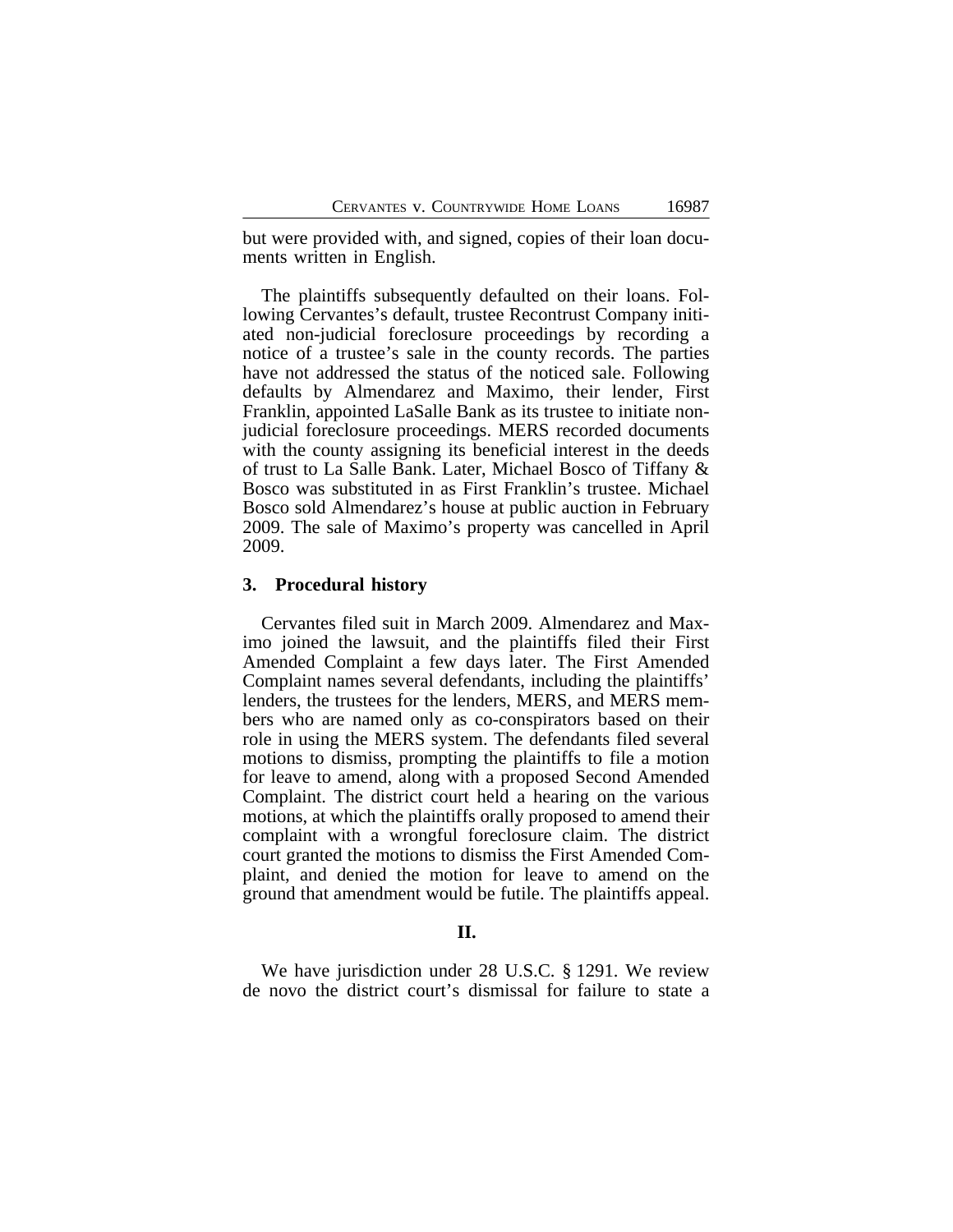claim pursuant to Federal Rule of Civil Procedure 12(b)(6). *Mendiondo v. Centinela Hosp. Med. Ctr.*, 521 F.3d 1097, 1102 (9th Cir. 2008). "To survive a motion to dismiss, a complaint must contain sufficient factual matter, accepted as true, to state a claim to relief that is plausible on its face." *Ashcroft v. Iqbal*, 129 S. Ct. 1937, 1949 (2009) (internal quotation marks omitted). Dismissal is proper when the complaint does not make out a cognizable legal theory or does not allege sufficient facts to support a cognizable legal theory. *Mendiondo*, 521 F.3d at 1104. A complaint that alleges only "labels and conclusions" or a "formulaic recitation of the elements of the cause of action" will not survive dismissal. *Bell Atl. Corp. v. Twombly*, 550 U.S. 544, 555 (2007).

The district court's denial of leave to amend the complaint is reviewed for an abuse of discretion. *Gompper v. VISX, Inc.*, 298 F.3d 893, 898 (9th Cir. 2002). Although leave to amend should be given freely, a district court may dismiss without leave where a plaintiff 's proposed amendments would fail to cure the pleading deficiencies and amendment would be futile. *See Cook, Perkiss & Liehe, Inc. v. N. Cal. Collection Serv. Inc.*, 911 F.2d 242, 247 (9th Cir. 1990) (per curiam).**<sup>1</sup>**

## **III.**

The plaintiffs challenge the dismissal of their complaint without leave to amend but, on appeal, only address the district court's: (1) dismissal of their claim for conspiracy to commit fraud through the MERS system; (2) failure to address their oral request for leave to add a wrongful foreclosure claim; (3) dismissal of trustee Tiffany & Bosco from the

**<sup>1</sup>**The plaintiffs have requested that we take judicial notice of orders of the United States District Court for the District of Arizona dismissing complaints without prejudice in pending multidistrict litigation concerning MERS. The plaintiffs imply that it was inconsistent for the same district court to deny leave to amend here. We deny the requests because the orders are not relevant.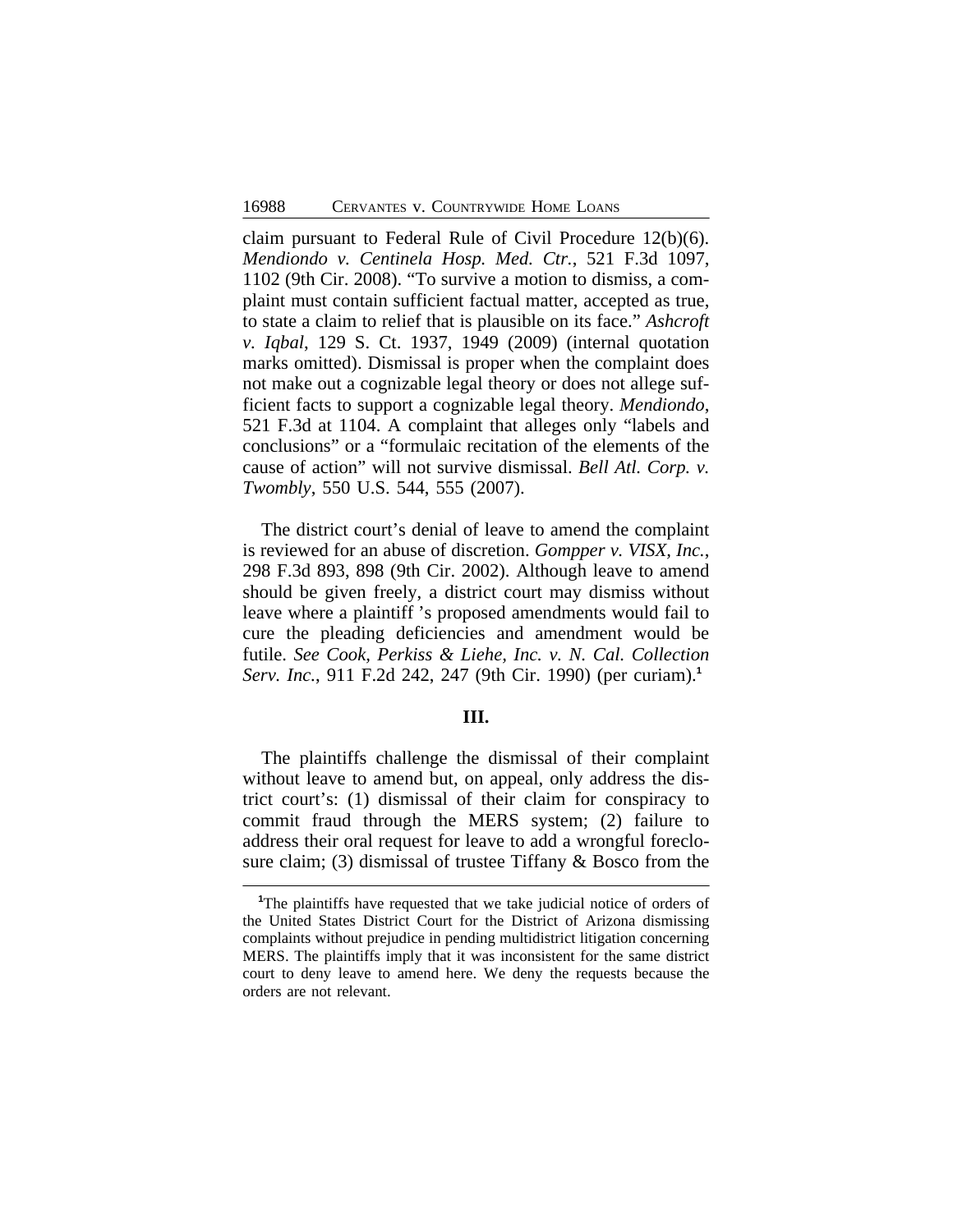suit; (4) denial of leave to amend their pleadings regarding equitable tolling of their TILA and Arizona Consumer Fraud Act claims; and (5) dismissal of their claim for intentional infliction of emotional distress. We address these claims in turn, and do not consider the dismissed claims that are not raised on appeal. *Entm't Research Group v. Genesis Creative Group*, 122 F.3d 1211, 1217 (9th Cir. 1997) ("We will not consider any claims that were not actually argued in [appellant's] opening brief.").

# **1. Conspiracy to commit fraud through the MERS system**

On appeal, the plaintiffs contend that they sufficiently alleged a conspiracy among MERS members to commit fraud. In count seven of the First Amended Complaint, they allege that MERS members conspired to commit fraud by using MERS as a sham beneficiary, promoting and facilitating predatory lending practices through the use of MERS, and making it impossible for borrowers or regulators to track the changes in lenders.

**[1]** Under Arizona law, a claim of civil conspiracy must be based on an underlying tort, such as fraud in this instance. *Baker ex rel. Hall Brake Supply, Inc. v. Stewart Title & Trust of Phoenix, Inc.*, 5 P.3d 249, 256 (Ariz. Ct. App. 2000). To show fraud, a plaintiff must identify "(1) a representation; (2) its falsity; (3) its materiality; (4) the speaker's knowledge of its falsity or ignorance of its truth; (5) the speaker's intent that it be acted upon by the recipient in the manner reasonably contemplated; (6) the hearer's ignorance of its falsity; (7) the hearer's reliance on its truth; (8) the right to rely on it; [and] (9) his consequent and proximate injury." *Echols v. Beauty Built Homes, Inc.*, 647 P.2d 629, 631 (Ariz. 1982).

**[2]** The plaintiffs' allegations fail to address several of these necessary elements for a fraud claim. The plaintiffs have not identified any representations made to them about the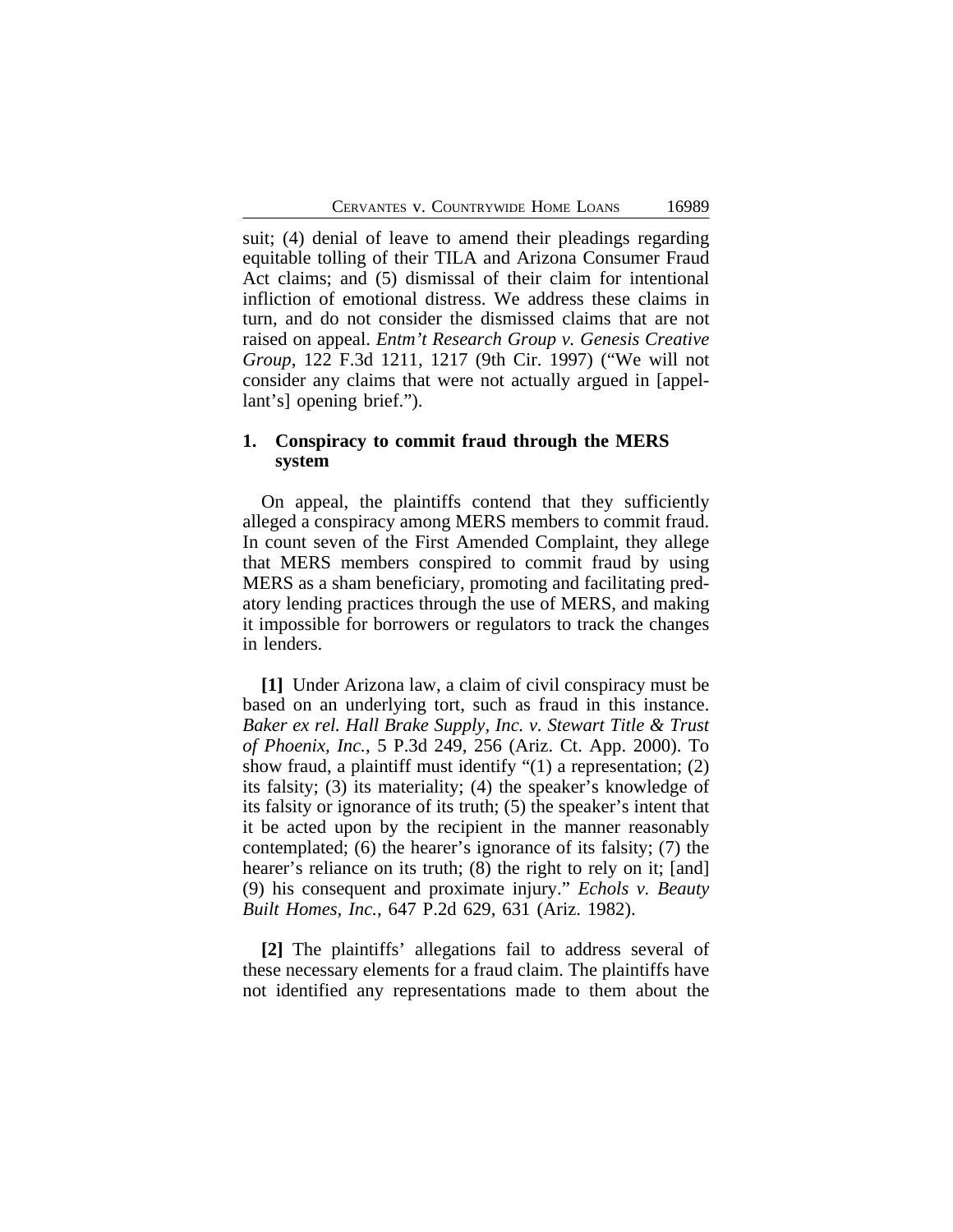MERS system and its role in their home loans that were false and material. None of their allegations indicate that the plaintiffs were misinformed about MERS's role as a beneficiary, or the possibility that their loans would be resold and tracked through the MERS system. Similarly, the plaintiffs have not alleged that they relied on any misrepresentations about MERS in deciding to enter into their home loans, or that they would not have entered into the loans if they had more information about how MERS worked. Finally, the plaintiffs have failed to show that the designation of MERS as a beneficiary caused them any injury by, for example, affecting the terms of their loans, their ability to repay the loans, or their obligations as borrowers. Although the plaintiffs allege that they were "deprived of the right to attempt to modify their toxic loans, as the true identity of the actual beneficial owner was intentionally hidden" from them, they do not support this bare assertion with any explanation as to how the operation of the MERS system actually stymied their efforts to identify and contact the relevant party to modify their loans. Thus, the plaintiffs fail to state a claim for conspiracy to commit fraud through the MERS system, and dismissal of the claim was proper.

**[3]** While the plaintiffs' allegations alone fail to raise a plausible fraud claim, we also note that their claim is undercut by the terms in Cervantes's standard deed of trust, which describe MERS's role in the home loan.**<sup>2</sup>** For example, the plaintiffs allege they were defrauded because MERS is a "sham" beneficiary without a financial interest in the loan, yet the disclosures in the deed indicate that MERS is acting "solely as a nominee for Lender and Lender's successors and assigns" and holds "only legal title to the interest granted by

**<sup>2</sup>**Cervantes's deed of trust, attached to MERSCORP's reply in support of its motion to dismiss, may be considered at the pleadings stage because the complaint references and relies on the deed, and its authenticity is unquestioned. *See Swartz v. KPMG LLP*, 476 F.3d 756, 763 (9th Cir. 2007) (per curiam).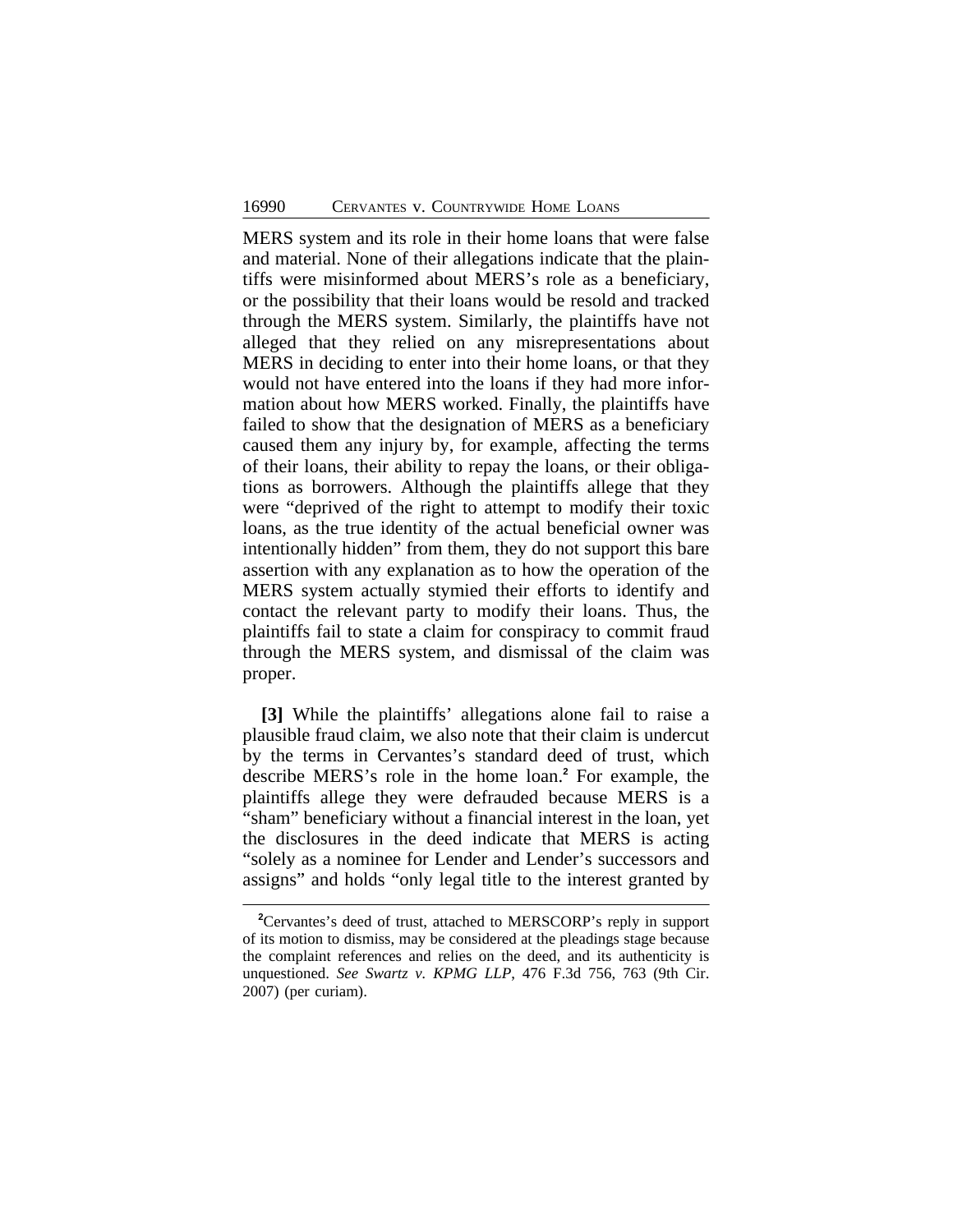Borrower in this Security Instrument." Further, while the plaintiffs indicate that MERS was used to hide who owned the loan, the deed states that the loan or a partial interest in it "can be sold one or more times without prior notice to Borrower," but that "[i]f there is a change in Loan Servicer, Borrower will be given written notice of the change" as required by consumer protection laws. Finally, the deed indicates that MERS has "the right to foreclose and sell the property." By signing the deeds of trust, the plaintiffs agreed to the terms and were on notice of the contents. *See Kenly v. Miracle Props.*, 412 F. Supp. 1072, 1075 (D. Ariz. 1976) (explaining that a deed of trust is "an essentially private contractual arrangement"). In light of the explicit terms of the standard deed signed by Cervantes, it does not appear that the plaintiffs were misinformed about MERS's role in their home loans.

**[4]** Moreover, amendment would be futile. In their proposed Second Amended Complaint, the plaintiffs seek to add further detail concerning how MERS works in general and how it has facilitated the trade in mortgage-backed securities. But none of the new allegations cure the First Amended Complaint's deficiencies: the plaintiffs have not shown that they received material misrepresentations about MERS that they detrimentally relied upon. Accordingly, we affirm the district court's dismissal, without leave to amend, of the claim for conspiracy to commit fraud through the MERS system.

### **2. Wrongful foreclosure**

The plaintiffs contend that the district court abused its discretion by dismissing their complaint without leave to add a wrongful foreclosure claim. The only mention of a wrongful foreclosure claim was during the hearing on the plaintiffs' motion for leave to amend and the defendants' motions to dismiss. Although the plaintiffs expressed their intention to add a wrongful foreclosure claim, they failed to include it in their proposed Second Amended Complaint. Moreover, during the hearing, the plaintiffs stated only a general theory of the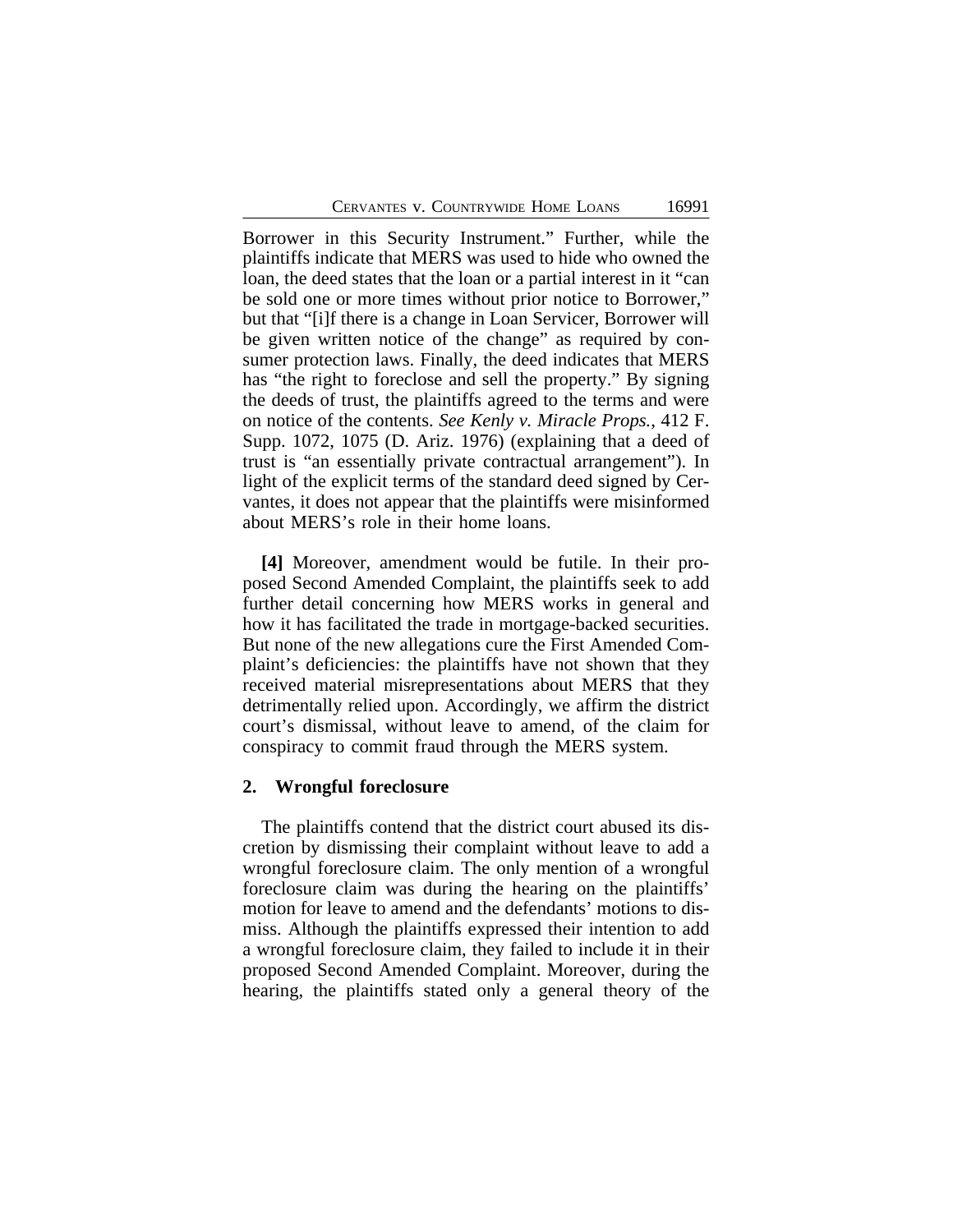claim: they posited that any foreclosure on a home loan tracked in the MERS system is "wrongful" because MERS is not a true beneficiary. As the plaintiffs describe it on appeal, their claim is that "the MERS system was used to facilitate wrongful foreclosure based on the naming of MERS as the beneficiary on the deed of trust, which results in the note and deed of trust being split and unenforceable."

**[5]** The plaintiffs' oral request to add a wrongful foreclosure claim was procedurally improper and substantively unsupported. The district court's local rules require the plaintiffs to submit a copy of the proposed amended pleadings along with a motion for leave to amend. *See* D. Ariz. Civ. L. R. 15.1. The plaintiffs failed to do so. Further, they failed to provide the district court with an explanation of the legal and factual grounds for adding the claim. It is particularly notable here that Arizona state courts have not yet recognized a wrongful foreclosure cause of action. Although a federal court exercising diversity jurisdiction is "at liberty to predict the future course of [a state's] law," plaintiffs choosing "the federal forum . . . [are] not entitled to trailblazing initiatives under [state law]." *Ed Peters Jewelry Co. v. C & J Jewelry Co., Inc.*, 124 F.3d 252, 262- 63 (1st Cir. 1997) (affirming dismissal of a wrongful foreclosure claim when no such action existed under state law)*.* Under the circumstances, we conclude that it was not an abuse of discretion for the district court to deny leave to amend without addressing the plaintiffs' proposed claim for wrongful foreclosure. *See Gardner v. Martino (In re Gardner)*, 563 F.3d 981, 991 (9th Cir. 2009) (concluding that the district court did not abuse its discretion by denying leave to amend where the party seeking leave failed to attach a proposed amended complaint in violation of local rules and failed to articulate a factual and legal basis for amendment).

**[6]** In any event, leave to amend would be futile because the plaintiffs cannot state a plausible basis for relief. Looking to states that have recognized substantive wrongful foreclo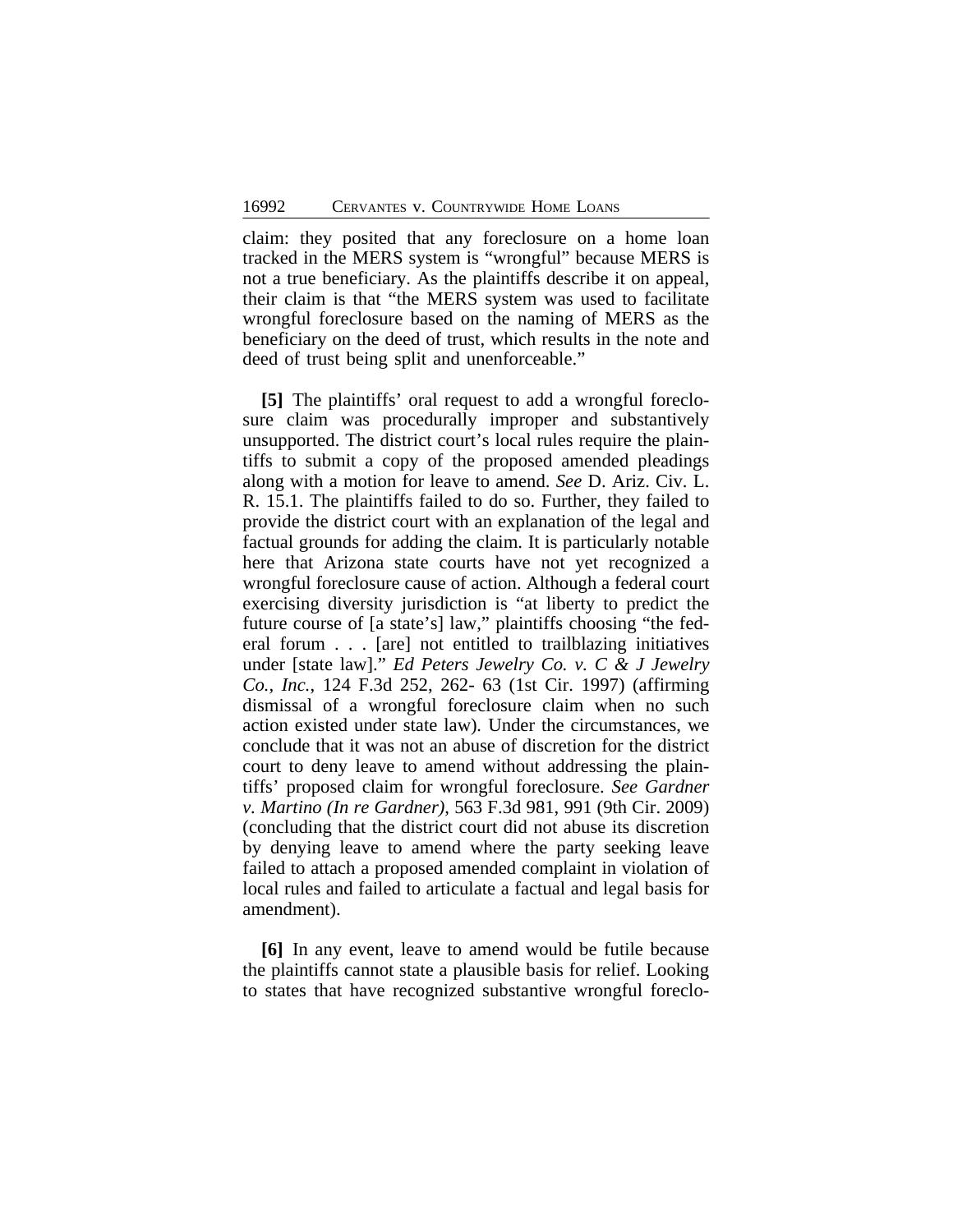sure claims, we note that such claims typically are available after foreclosure and are premised on allegations that the borrower was not in default, or on procedural issues that resulted in damages to the borrower. *See, e.g.*, *Ed Peters Jewelry Co.*, 124 F.3d at 263 n.8 (noting that the Massachusetts Supreme Court recognized a claim for wrongful foreclosure where no default had occurred in *Mechanics Nat'l Bank of Worcester v. Killeen*, 384 N.E.2d 1231, 1236 (Mass. 1979)); *Fields v. Millsap & Singer, P.C.*, 295 S.W.3d 567, 571 (Mo. Ct. App. 2009) (stating that "a plaintiff seeking damages in a wrongful foreclosure action must plead and prove that when the foreclosure proceeding was begun, there was no default on its part that would give rise to a right to foreclose" (internal alteration and citation omitted)); *Gregorakos v. Wells Fargo Nat'l Ass'n*, 647 S.E.2d 289, 292 (Ga. App. 2007) ("In Georgia, a plaintiff asserting a claim of wrongful foreclosure must establish a legal duty owed to it by the foreclosing party, a breach of that duty, a causal connection between the breach of that duty and the injury it sustained, and damages." (internal quotation marks and alteration omitted)); *Collins v. Union Fed. Sav. & Loan Ass'n*, 662 P.2d 610, 623 (Nev. 1983) ("[T]he material issue of fact in a wrongful foreclosure claim is whether the trustor was in default when the power of sale was exercised."). Similarly, the case that the plaintiffs cite for the availability of a wrongful foreclosure claim under Arizona law, *Herring v. Countrywide Home Loans, Inc.*, No. 06-2622, 2007 WL 2051394, at \*6 (D. Ariz. July 13, 2007), recognized such a claim where the borrower was not in default at the time of foreclosure. The plaintiffs have not alleged that Cervantes's or Maximo's homes were sold and, in any event, all are in default and have not identified damages. Thus, under the established theories of wrongful foreclosure, the plaintiffs have failed to state a claim.

Instead, the plaintiffs advance a novel theory of wrongful foreclosure. They contend that all transfers of the interests in the home loans within the MERS system are invalid because the designation of MERS as a beneficiary is a sham and the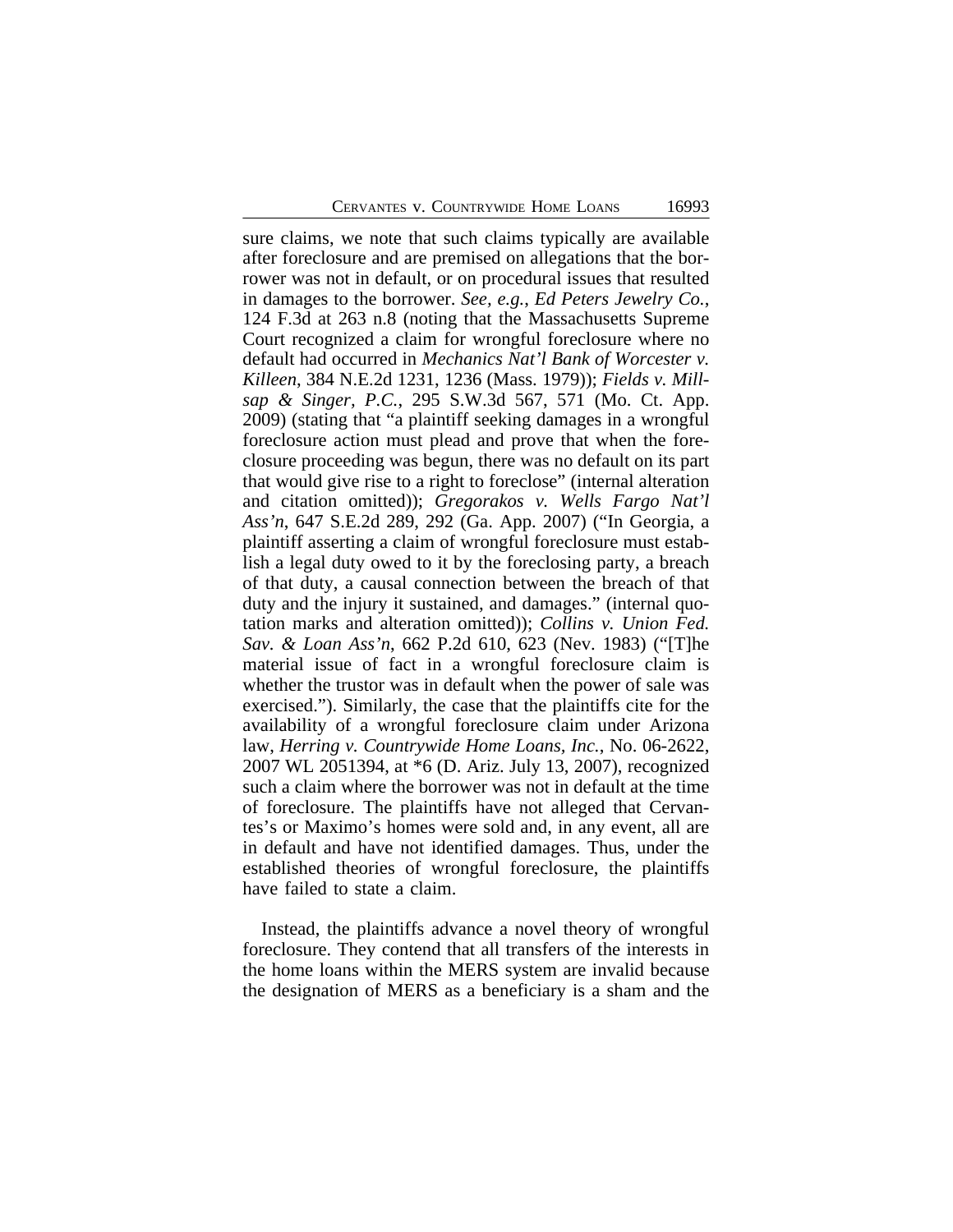system splits the deed from the note, and, thus, no party is in a position to foreclose.

**[7]** Even if we were to accept the plaintiffs' premises that MERS is a sham beneficiary and the note is split from the deed, we would reject the plaintiffs' conclusion that, as a necessary consequence, no party has the power to foreclose. The legality of MERS's role as a beneficiary may be at issue where MERS initiates foreclosure in its own name, or where the plaintiffs allege a violation of state recording and foreclosure statutes based on the designation. *See, e.g., Mortgage Elec. Registration Sys. v. Saunders*, 2 A.3d 289, 294-97 (Me. 2010) (concluding that MERS cannot foreclose because it does not have an independent interest in the loan because it functions solely as a nominee); *Landmark Nat'l Bank*, 216 P.3d at 165-69 (same); *Hooker v. Northwest Tr. Servs.*, No. 10-3111, 2011 WL 2119103, at \*4 (D. Or. May 25, 2011) (concluding that the defendants' failure to register all assignments of the deed of trust violated the Oregon recording laws so as to prevent non-judicial foreclosure). *But see Jackson*, 770 N.W.2d at 501 (concluding that defendants' failure to register assignments of the beneficial interest in the mortgage loan did not violate Minnesota recording laws so as to prevent non-judicial foreclosure). This case does not present either of these circumstances and, thus, we do not consider them.

**[8]** Here, MERS did not initiate foreclosure: the trustees initiated foreclosure in the name of the lenders. Even if MERS were a sham beneficiary, the lenders would still be entitled to repayment of the loans and would be the proper parties to initiate foreclosure after the plaintiffs defaulted on their loans. The plaintiffs' allegations do not call into question whether the trustees were agents of the lenders. Rather, the foreclosures against Almendarez and Maximo were initiated by the trustee Tiffany & Bosco on behalf of First Franklin, who is the original lender and holder of Almendarez's and Maximo's promissory notes. Although it is unclear from the pleadings who the current lender is on plaintiff Cervantes's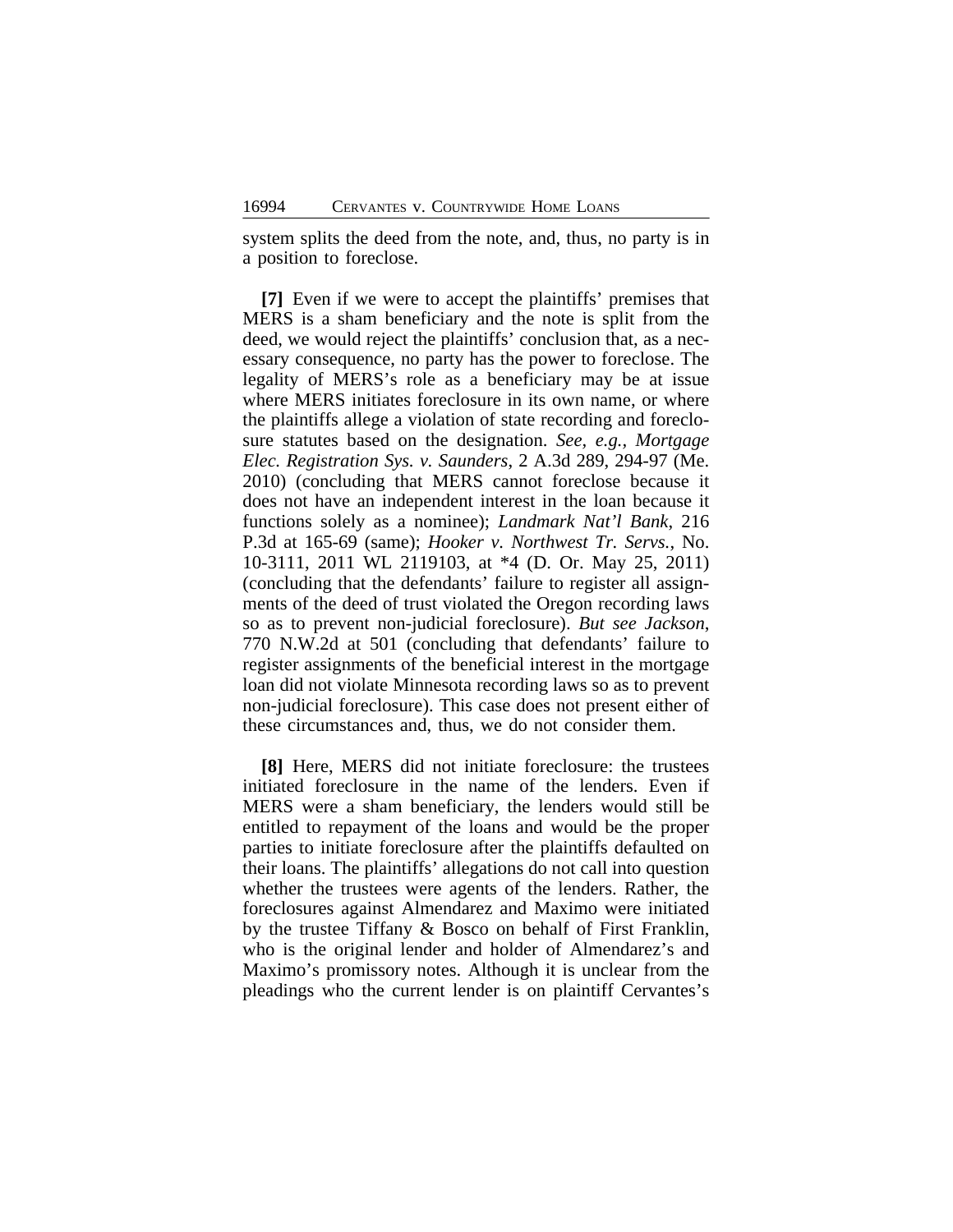loan, the allegations do not raise any inference that the trustee Recontrust Company lacks the authority to act on behalf of the lender.

Further, the notes and deeds are not irreparably split: the split only renders the mortgage unenforceable if MERS or the trustee, as nominal holders of the deeds, are not agents of the lenders. *See Landmark Nat'l Bank*, 216 P.3d at 167. Moreover, the plaintiffs have not alleged violations of Arizona recording and foreclosure statutes related to the purported splitting of the notes and deeds.

**[9]** Accordingly, the plaintiffs have not raised a plausible claim for wrongful foreclosure, and we conclude that dismissal of the complaint without leave to add such a claim was not an abuse of discretion.

### **3. Injunctive relief against Tiffany & Bosco**

**[10]** The plaintiffs contend that the district court improperly dismissed the trustee Tiffany & Bosco from this suit under Arizona Revised Statute 33-807(E). Section 33-807(E) provides that a "trustee is entitled to be immediately dismissed" from any action other than one "pertaining to a breach of the trustee's obligations," because the trustee is otherwise bound by an order entered against a beneficiary for actions that the trustee took on its behalf. The only breach that the plaintiffs allege against Tiffany & Bosco is that it failed to recognize that its appointment was invalid. According to the plaintiffs, the appointment was invalid because MERS is a sham beneficiary and lacks power to "appoint" a trustee. However, a trustee such as Tiffany & Bosco has the "absolute right" under Arizona law "to rely upon any written direction or information furnished to him by the beneficiary." Ariz. Rev. Stat. § 33-820(A). Thus, Tiffany & Bosco did not have an obligation to consider whether its presumptively legal appointment as trustee, which was recorded in the county records, was invalid based on the original designation of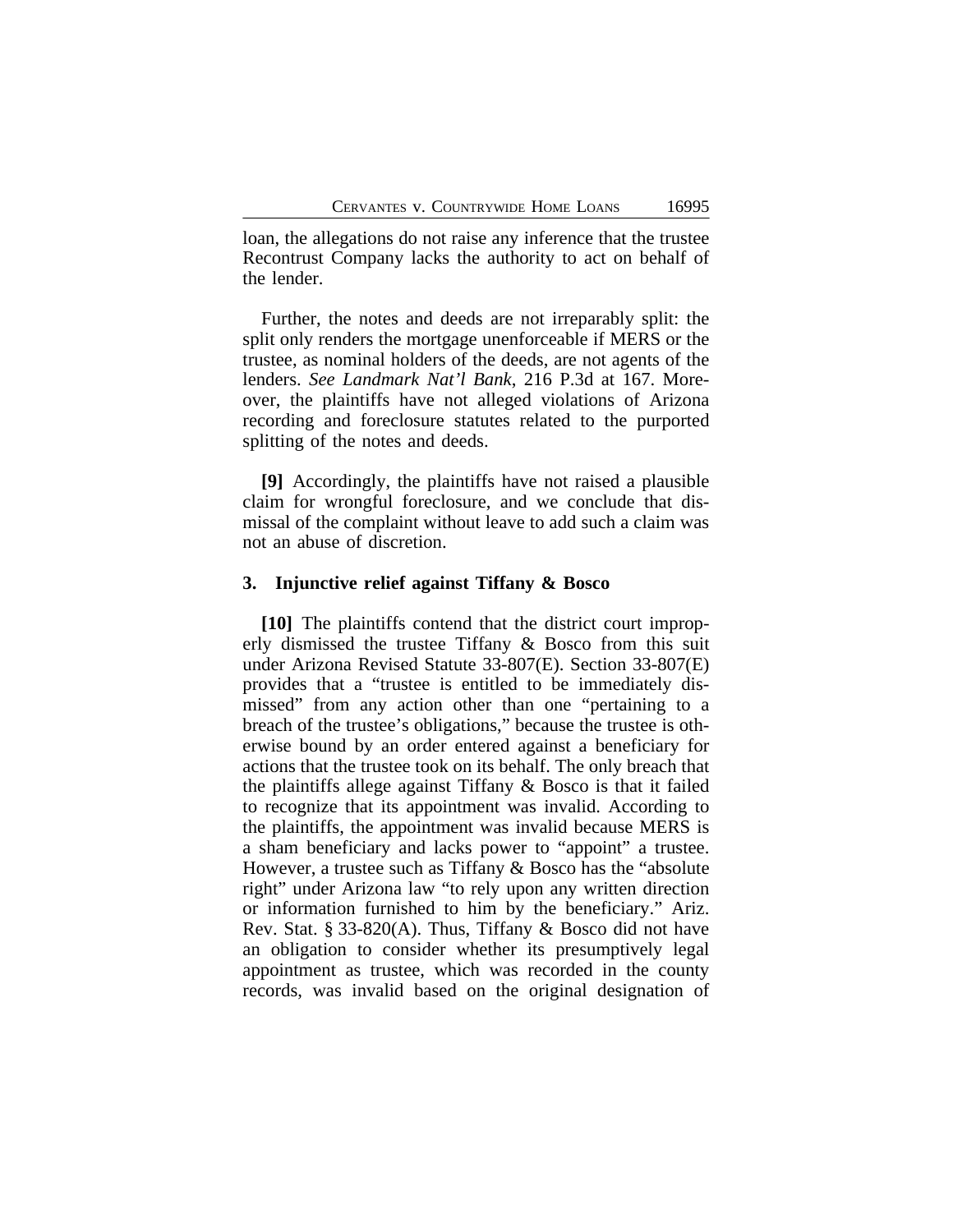MERS as a beneficiary. Accordingly, Tiffany & Bosco was properly dismissed.

# **4. Equitable Tolling and Estoppel**

The plaintiffs contend that the district court failed to address the equitable tolling of their claims under TILA and the Arizona Consumer Fraud Act and, in any event, abused its discretion by denying the plaintiffs leave to amend their allegations in support of equitable tolling and estoppel. A district court may dismiss a claim "[i]f the running of the statute is apparent on the face of the complaint." *Jablon v. Dean Witter & Co.*, 614 F.2d 677, 682 (9th Cir. 1980). However, a district court may do so "only if the assertions of the complaint, read with the required liberality, would not permit the plaintiff to prove that the statute was tolled." *Id*.

**[11]** The plaintiffs' claims under TILA and the Arizona Consumer Fraud Act are subject to one-year statutes of limitations. 15 U.S.C. § 1640(e); Ariz. Rev. Stat. § 12-541(5). Both limitations periods began to run when the plaintiffs executed their loan documents, because they could have discovered the alleged disclosure violations and discrepancies at that time. *See* 15 U.S.C. § 1640(e) (the one-year limitations period for a TILA claim begins when the violation occurred); *Alaface v. Nat'l Inv. Co.*, 892 P.2d 1375, 1379 (Ariz. Ct. App. 1994) (a cause of action for consumer fraud under Arizona law accrues " 'when the defrauded party discovers or with reasonable diligence could have discovered the fraud' "). The running of the limitations periods on both claims is apparent on the face of the complaint because the plaintiffs obtained their loans in 2006, but commenced their action in 2009.

**[12]** The plaintiffs have not demonstrated a basis for equitable tolling of their claims. "We will apply equitable tolling in situations where, despite all due diligence, the party invoking equitable tolling is unable to obtain vital information bearing on the existence of the claim." *Socop-Gonzalez v. I.N.S.*,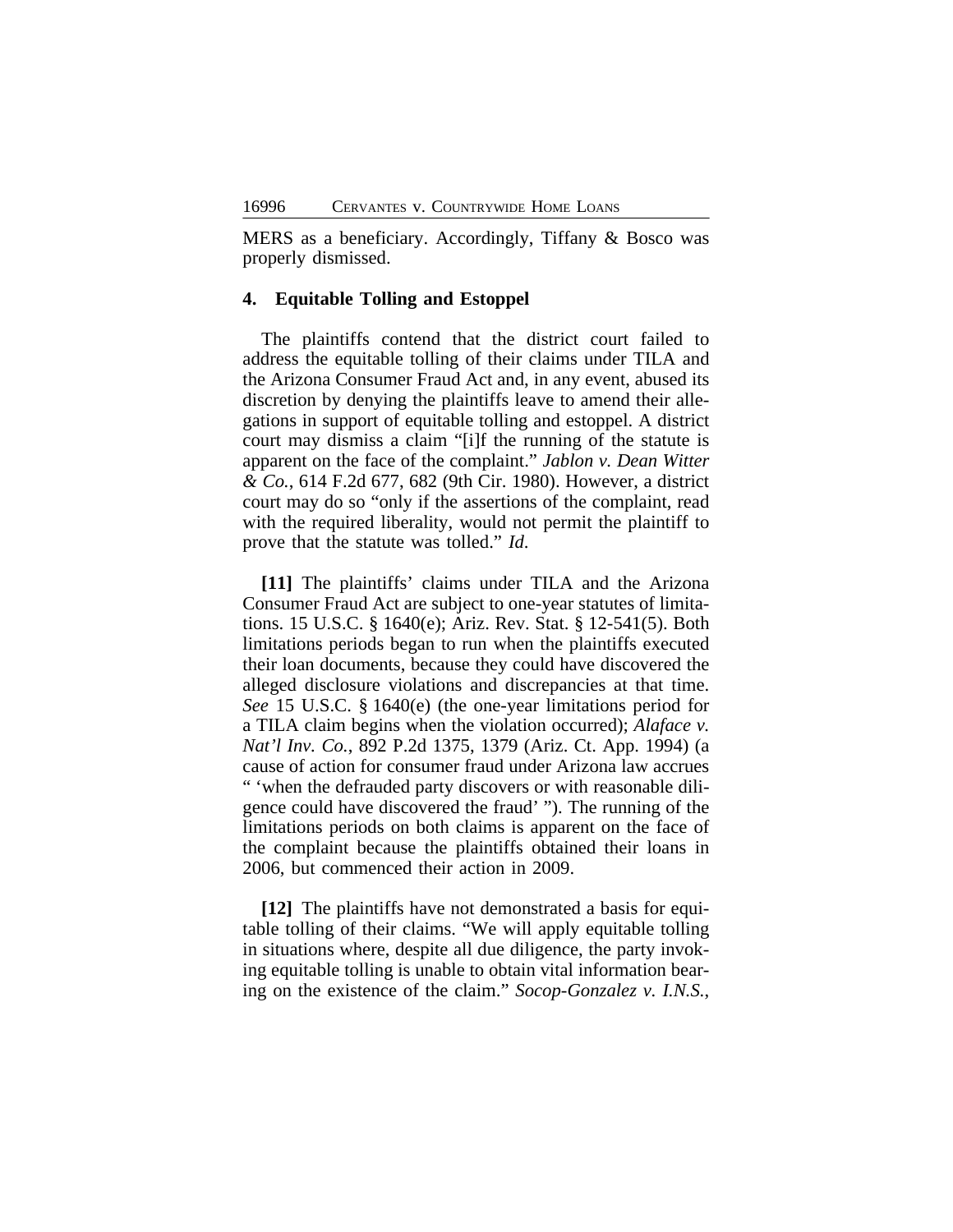272 F.3d 1176, 1193 (9th Cir. 2001) (internal quotation marks and alterations omitted). The plaintiffs suggest that their TILA claim should have been tolled because Almendarez and Maximo speak only Spanish, but received loan documents written in English. However, the plaintiffs have not alleged circumstances beyond their control that prevented them from seeking a translation of the loan documents that they signed and received. Thus, the plaintiffs have not stated a basis for equitable tolling. *See Hubbard v. Fidelity Fed. Bank*, 91 F.3d 75, 79 (9th Cir. 1996) (per curiam) (declining to toll TILA's statute of limitations when "nothing prevented [the mortgagor] from comparing the loan contract, [the lender's] initial disclosures, and TILA's statutory and regulatory requirements").

**[13]** In addition, the plaintiffs have not demonstrated a basis for equitable estoppel. Equitable estoppel "halts the statute of limitations when there is active conduct by a defendant, above and beyond the wrongdoing upon which the plaintiff 's claim is filed, to prevent the plaintiff from suing in time." *See Guerrero v. Gates*, 442 F.3d 697, 706 (9th Cir. 2006) (internal quotation marks omitted). The First Amended Complaint alleges only that the defendants "fraudulently misrepresented and concealed the true facts related to the items subject to disclosure." The plaintiffs, however, have failed to specify what true facts are at issue, or to establish that the alleged misrepresentation and concealment of facts is "above and beyond the wrongdoing" that forms the basis for their TILA and Arizona Consumer Fraud Act claims. *Guerrero*, 442 F.3d at 706.

**[14]** The district court therefore properly dismissed the plaintiffs' claims under both TILA and the Arizona Consumer Fraud Act as barred by a one-year statute of limitations. The plaintiffs did not add any new facts to the proposed Second Amended Complaint, and do not suggest any on appeal, that would support applying either equitable tolling or equitable estoppel to their claims. Thus, the district court also did not abuse its discretion by denying leave to amend.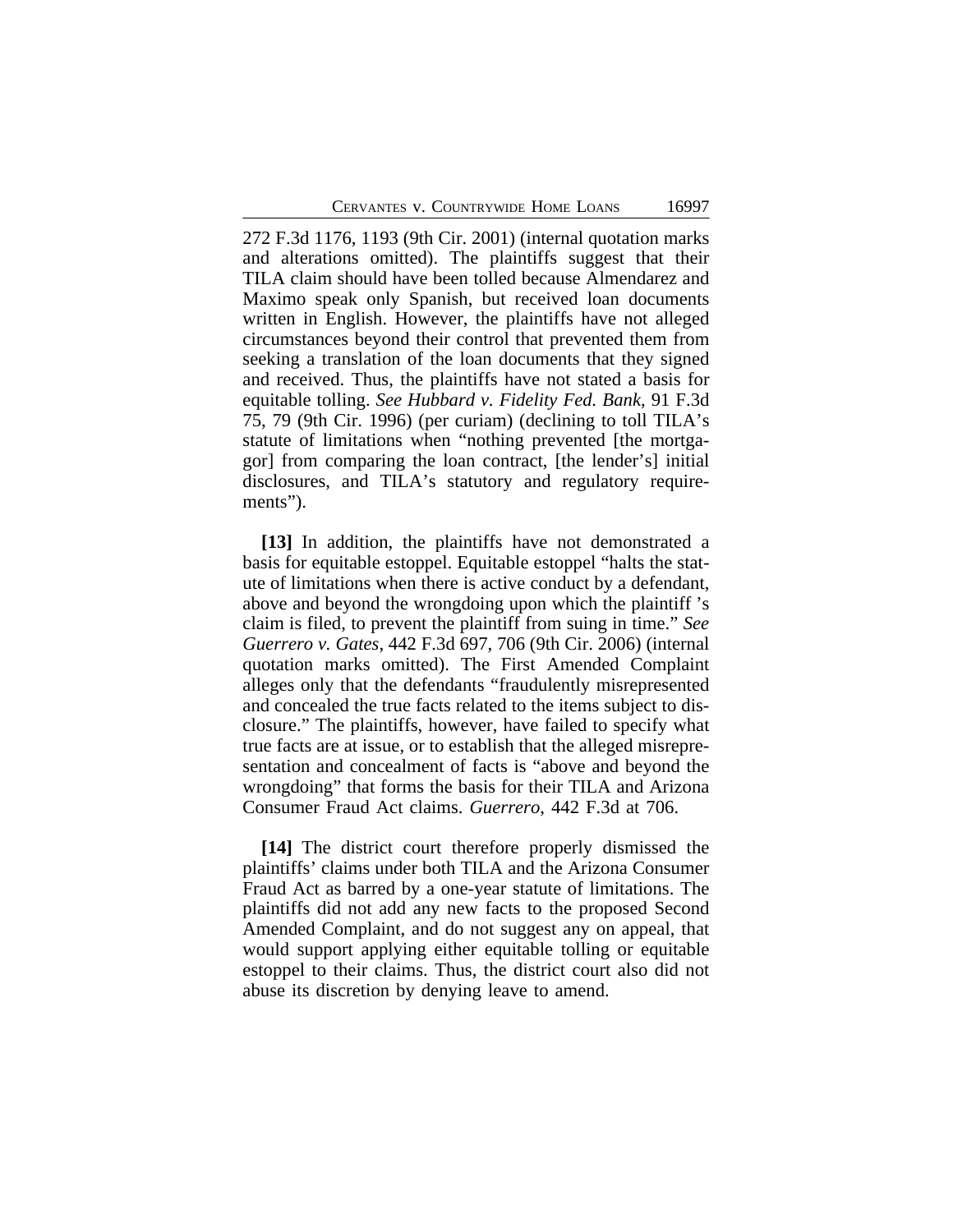### **5. Intentional Infliction of Emotional Distress**

The plaintiffs contend that they sufficiently stated a claim for intentional infliction of emotional distress. When ruling on a motion to dismiss such a claim under Arizona law, a district court may determine whether the alleged conduct rises to the level of "extreme and outrageous." *See Cluff v. Farmers Ins. Exch.*, 460 P.2d 666, 668 (Ariz. Ct. App. 1969), *overruled on other grounds by Godbehere v. Phoenix Newspapers, Inc.*, 783 P.2d 781 (Ariz. 1989).

**[15]** Here, the plaintiffs fail to meet that threshold. They allege that the lenders' "actions in targeting Plaintiffs for a loan, misrepresenting the terms and conditions of the loan, negotiating the loan, and closing the loan" were "extreme and outrageous because of the Plaintiffs' vulnerability" and "because the subject of the loan was each Plaintiff 's primary residence." This conduct, though arguably offensive if true, is not so outrageous as to go "beyond all possible bounds of decency." *Lucchesi v. Frederic N. Stimmell, M.D., Ltd.*, 716 P.2d 1013, 1015 (Ariz. 1986) (en banc). The plaintiffs essentially allege that the lenders offered them loans that the lenders knew they could not repay; this is not inherently "extreme and outrageous." Moreover, the plaintiffs do not allege any additional support for their claim in their proposed Second Amended Complaint. Accordingly, the district court properly dismissed, without leave to amend, the plaintiffs' claim for intentional infliction of emotional distress.

### **IV.**

The district court properly dismissed the plaintiffs' First Amended Complaint without leave to amend. The plaintiffs' claims that focus on the operation of the MERS system ultimately fail because the plaintiffs have not shown that the alleged illegalities associated with the MERS system injured them or violated state law. As part of their fraud claim, the plaintiffs have not shown that they detrimentally relied upon